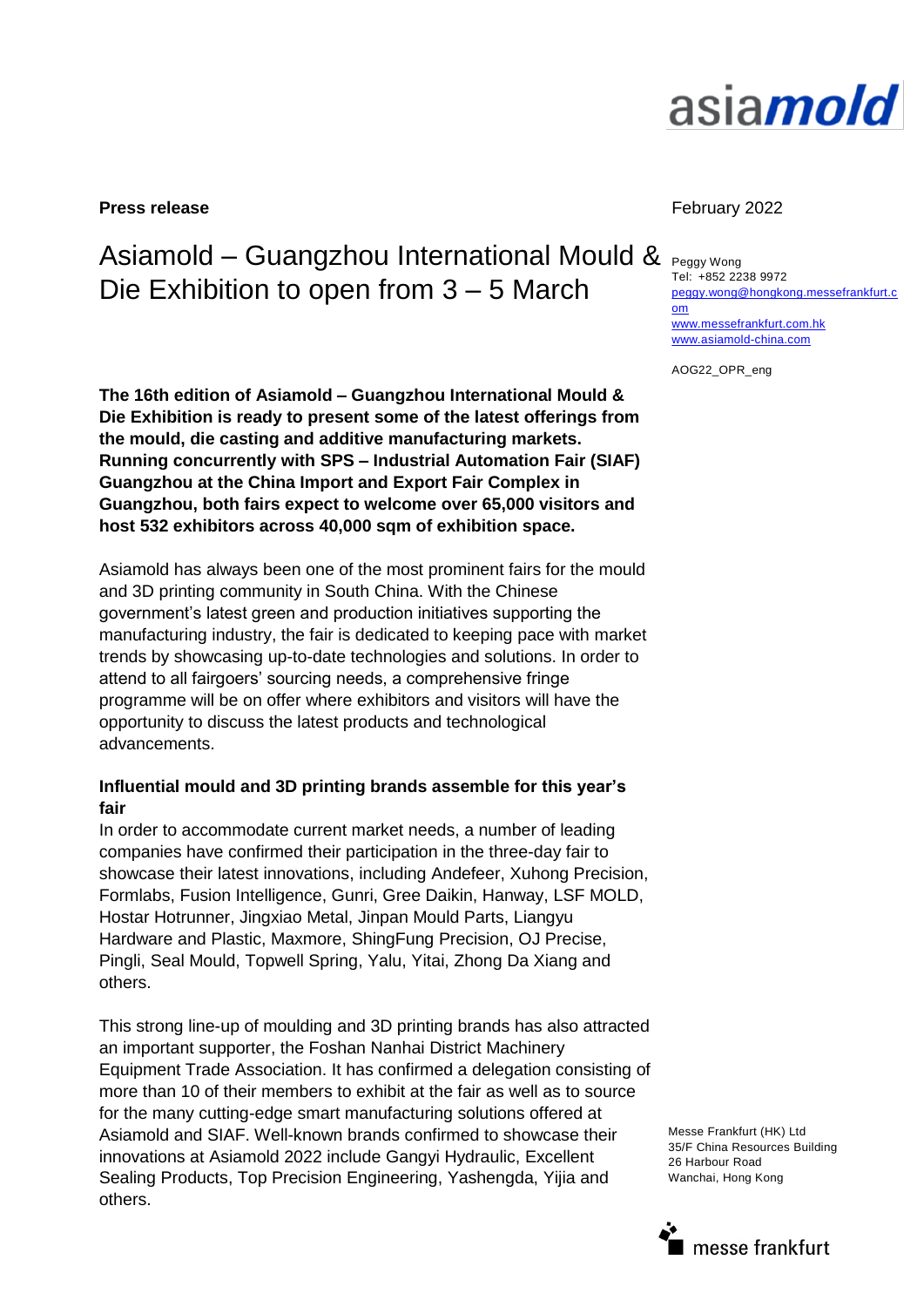### **Extensive fringe programme to foster business and technical exchanges**

More than just a platform for buying and selling, Asiamold also provides valuable opportunities for learning, by addressing the hottest industry topics and facilitating thought-provoking business and technical exchanges. High-calibre industry experts will dive deep into the latest market trends and developments within the industry, covering mould making, metal working and 3D printing technologies among other relevant sectors. Some of the highlighted events and topics to be covered in 2022 include:

## **The 3rd Industrial Moulding Summit (3 March 2022)**

- Topic: Applying Small-sized FDM / FFF 3D Printing Equipment in Mould Manufacturing Presented by: Mr Enderwick Pei , Marketing Director, Raise3D
- Topic: Quality Assurance and Scientific Reviews for Mould Making Presented by: Mr Xiao Keng Cheng, Reputable industry moulding expert
- Topic: Moldflow Cost-saving and Profit-increasing Solution for Mould Companies Presented by: Ms Zeng li Juan, Moldflow Technical Director, ARP **Technology**

#### **Dual and Multi-colour Injection Moulding Technology Summit (4 March 2022)**

- Topic: In-mould Cutting Technology for Dual-colour Moulds Presented by: Mr Li Bin, Director, Guangdong Sangtian Mould & Plastic Technology Co Ltd
- Topic: Non-stick Technology for Dual-colour Liquid Silicone Moulds Presented by: Ms Liu Xin, General Manager, Dongguan Huasheng Optical Technology Co Ltd
- Topic: Geely's Multi-colour Automotive Light Bucket Moulds Presented by: Mr Xu Li Min, Senior Engineer, Magneti Maralli Automotive Lighting (Foshan) Co Ltd
- Topic: An Overview on Dual-colour Liquid Silicone and Cubic Moulding Technologies Presented by: Mr Mao Shan, Process Engineer, Arburg Machine & Trading (Shenzhen) Co Ltd

#### **The 4th 3D Printing Industry Technology & Applications Summit (4 March 2022)**

 Topic: Promoting the Application of 3D Metal Printed Moulds to Newer Heights Presented by: Mr Yang Jian Jing, Sales Director, Guangdong Precision Mould & Laser Technology Co Ltd

Asiamold Guangzhou, 3 – 5 March 2022

Topic: Additive Manufacturing Technology Facilitates Auto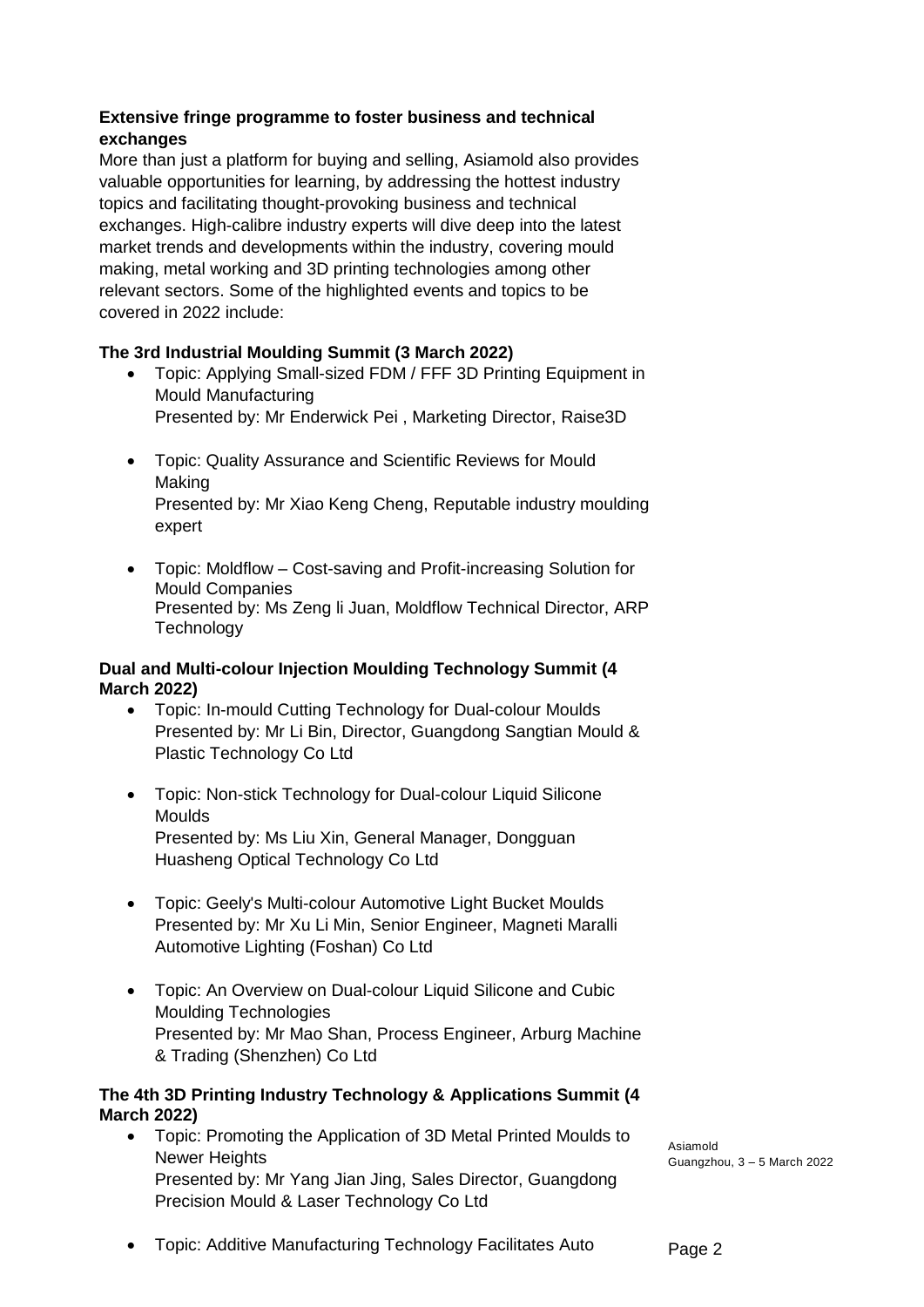Enterprises Technological Bottlenecks – Application Case Study on 3D Systems' New Generation Additive Manufacturing **Solutions** 

- Presented by: Mr Deng He Qing, Sales Channel Manager in South China, 3D Systems
- Topic: Formlabs New ESD Resin Product Launch Desktop 3D Printing Officially Applied in Industrial Manufacturing Presented by: Ms Ke Lin, Senior Manager of the Greater China region, Formlabs
- Topic: The Technical Application on Metal 3D Printed Moulds and other Components Presented by: Mr Zhou Gong Sheng, Deputy General Manager, Guangdong Additive & Subtractive Manufacturing Technology Co Ltd

#### **Open Lectures on Moulding Technologies (5 March 2022)**

 Topic: Improvements on Injection Moulding and Mechanical Design

Presented by: Various speakers from academic institutions

#### **Additional health and hygiene precautions to be put in place**

As a leading trade fair organiser, Messe Frankfurt's top priority remains the health and safety of fairgoers. To ensure that visitors and exhibitors can meet in a hygienic and safe environment, added measures will be in place at the fair. These will include: real-name authentication at registration, onsite temperature checks, frequent sterilisation of public areas as well as social distancing measures for conference and seminar audiences, amongst others.

Asiamold is organised by Guangzhou Guangya Messe Frankfurt Co Ltd and forms a part of a series of international events including Rosmould, Formnext + PM South China, and Formnext. The next edition of Rosmould will take place from 7 – 9 June 2022 in Moscow. Formnext + PM South China will be held from 14 – 16 September 2022 in Shenzhen. The next edition of Formnext will be held from 15 – 18 November 2022 at the Frankfurt exhibition grounds in Germany.

For more information, please visit [www.asiamold-china.com](http://www.asiamold-china.com/) or email [asiamold@china.messefrankfurt.com.](mailto:asiamold@china.messefrankfurt.com)

 $-$  end  $-$ 

#### **Background information on Messe Frankfurt**

The Messe Frankfurt Group is the world's largest trade fair, congress and event organiser with its own exhibition grounds. The Group employs approximately 2,300\* people at its headquarters in Frankfurt am Main and in 30 subsidiaries around the world. In 2021, the company had to contend with the challenges posed by the pandemic for the second consecutive year. Annual sales will be approximately €140\* million after having been as high as €736 million in 2019 before the pandemic. Even in difficult times caused by the coronavirus pandemic, we are globally networked with our industry sectors. We have close ties with our industry sectors and serve our customers' business interests efficiently within the framework of

Asiamold Guangzhou, 3 – 5 March 2022